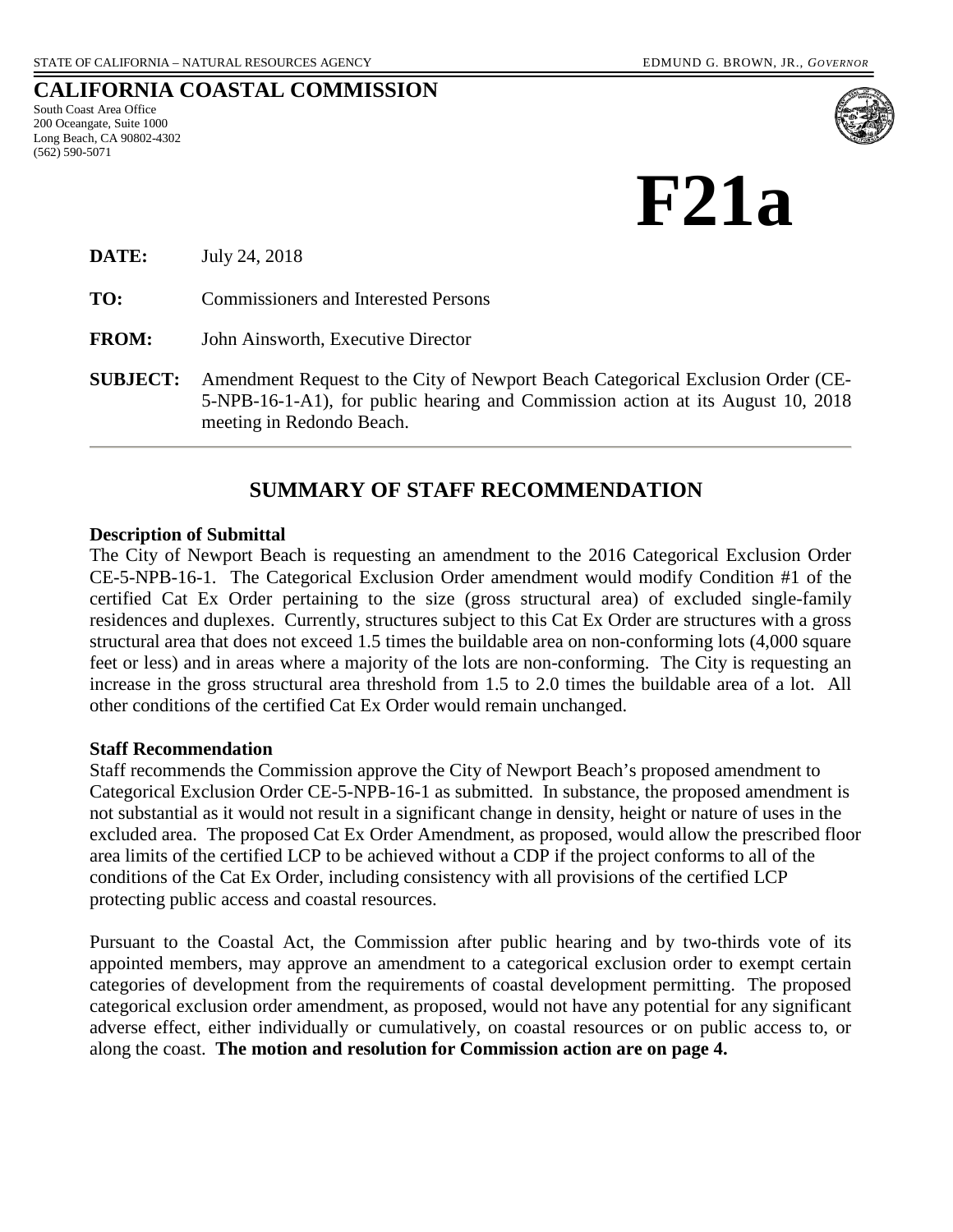# **TABLE OF CONTENTS**

| A. APPROVAL OF THE PROPOSED CATEGORICAL EXCLUSION WITH CONDITIONS  4 |  |
|----------------------------------------------------------------------|--|
|                                                                      |  |
|                                                                      |  |
|                                                                      |  |
|                                                                      |  |

# **ADDITIONAL INFORMATION**

The file is available for review at the South Coast District office located in the Molina Center, 200 Oceangate, Suite 1000, Long Beach, 90802. The staff report can be viewed on the Commission's website: http://www.coastal.ca.gov/mtgcurr.html. For further information on the City of Newport Beach proposed Categorical Exclusion Order Amendment or this report, please contact Liliana Roman, Coastal Program Analyst at (562) 590-5071.

# **EXHIBITS**

Exhibit 1: Certified Cat Ex Order Area Maps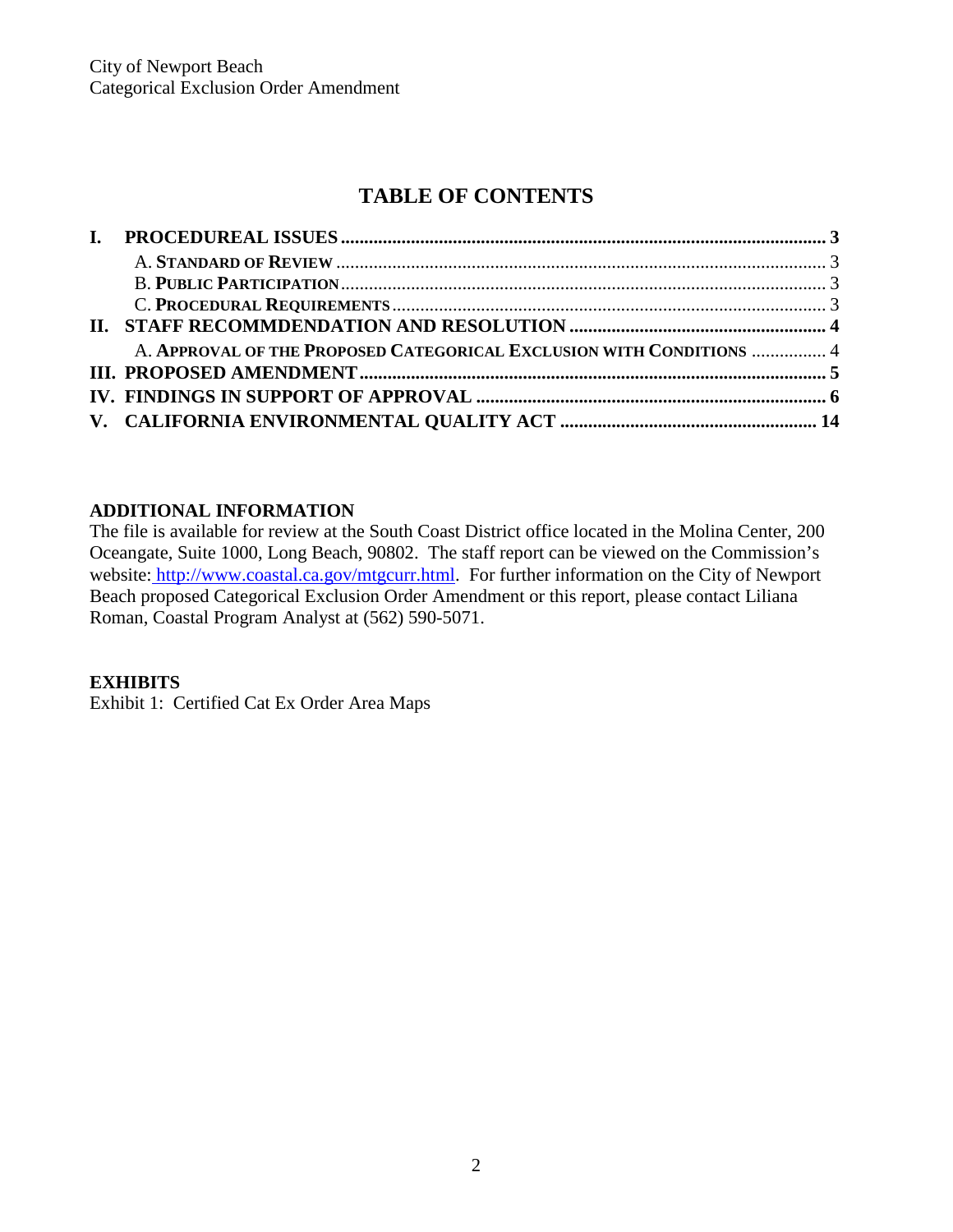# <span id="page-2-0"></span>**I. PROCEDURAL ISSUES**

# **A. STANDARD OF REVIEW**

Section 30610(e) of the Coastal Act states, in relevant part:

*Notwithstanding any other provision of this division, no coastal development permit shall be required pursuant to this chapter for the following types of development in the following areas: …* 

*(e) Any category of development, or any category of development within a specifically defined geographic area, that the commission, after public hearing, and two-thirds vote of its appointed members, has described or identified and with respect to which the commission has found that there is no potential for any significant adverse effect, either individually or cumulatively, on coastal resources or on public access to, or along, the coastal program, that the exclusion will not impair the ability of local government to prepare a local coastal program.* 

Section 30610.5(b) of the Coastal Act states:

*Every exclusion granted under subdivision (a) of this section and subdivision of (e) Section 30610 shall be subject to terms and conditions to assure that no significant change in density, height, or nature of uses will occur without further proceedings under this division, and an order granting an exclusion under subdivision (e) of Section 30610, but not under subdivision (a) of this section may be revoked at any time by the commission, if the conditions of exclusion are violated. Tide and submerged land, beaches, and lots immediately adjacent to the inland extent of any beach, or of the mean high tide line of the sea where there is no beach, and all lands and waters subject to the public trust shall not be excluded under either subdivision (a) of this section or subdivision (e) of Section 30610.* 

## **B. PUBLIC PARTICIPATION**

Pursuant to Sections 13016, 13059, 13063, 13220, and 13243 of Title 14 of the California Code of Regulations, notice of the subject order has been distributed to all known interested parties, the applicant, and all affected cities and counties.

## **C. PROCEDURAL REQUIREMENTS**

The request for amendment of Categorical Exclusion Order CE-5-NPB-16-1 was received by the Commission on June 14, 2018 and was deemed complete for filing on the same date. Pursuant to Section 13225 of Title 14 of the California Code of Regulations, upon approval of the amendment request to the certified Categorical Exclusion Order, the amendment shall be deemed approved and shall immediately be incorporated in the original order granting the exclusion.

If the Commission denies the amendment to the Categorical Exclusion Order, the Commission shall transmit copies of the Commission's resolution that indicates the reasons for such denial. Upon receipt of this denial notice, no further action is required by the City.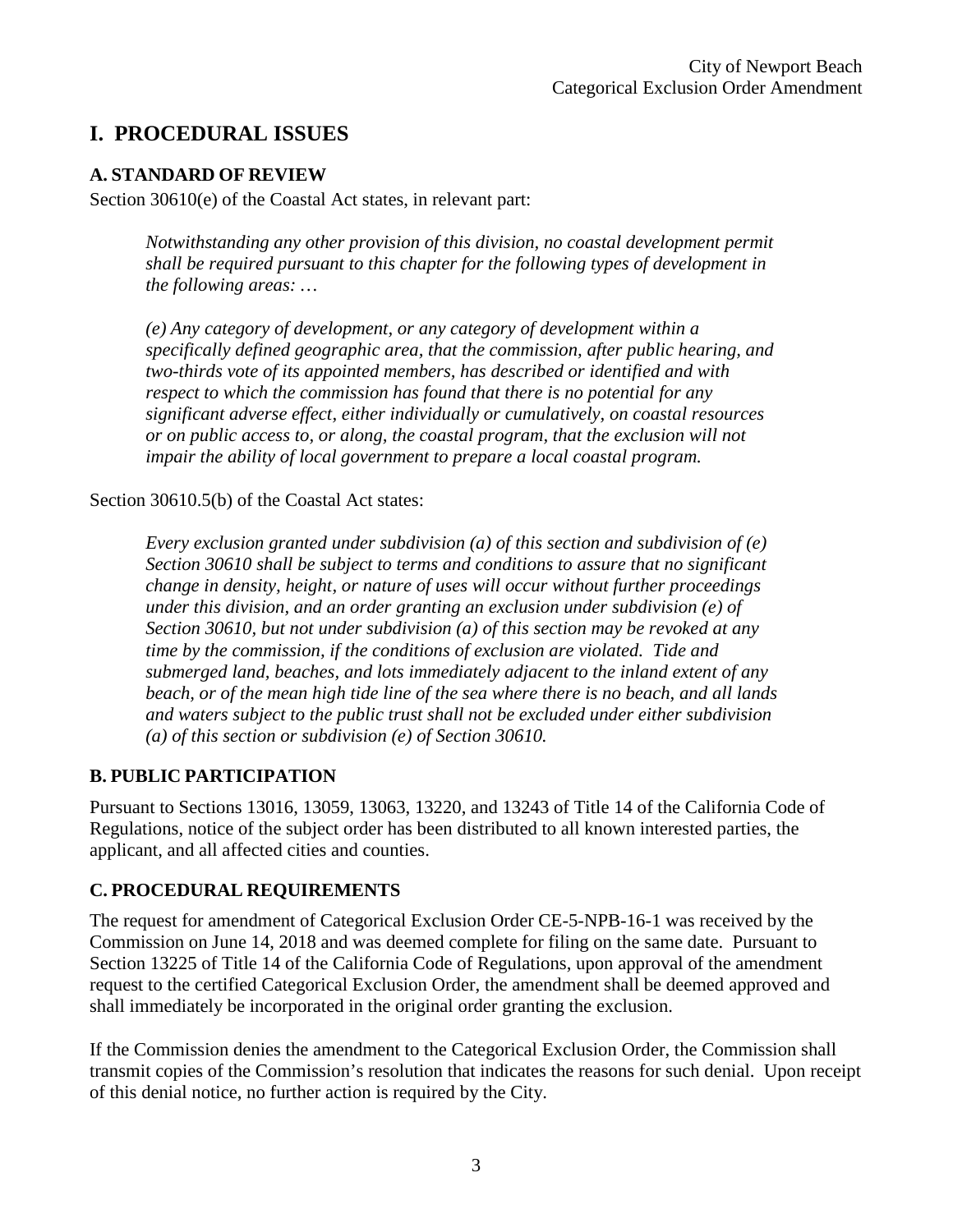# **II. STAFF RECOMMENDATION AND RESOLUTION ON CATEGORICAL EXCLUSION ORDER AMENDMENT NO. CE-5-NPB-16-1-A1**

Staff recommends that, following a public hearing, the Commission adopt the following resolution and related findings.

# **A. APPROVAL OF THE PROPOSED CATEGORICAL EXCLUSION ORDER WITH CONDITIONS**

#### **Motion:**

*I move that the Commission approve the proposed amendment to Categorical Exclusion CE-5- NPB-16-1 for the City of Newport Beach pursuant to the staff recommendation.* 

#### **Staff Recommendation for Approval of Categorical Exclusion Amendment:**

Staff recommends a **YES** vote. Passage of this motion will result in the adoption of the order of categorical exclusion as amended. Public Resources Code Section 30610(e) requires an affirmative vote by two-thirds of the appointed Commissioners.

#### **Order:**

*The Commission by two-thirds vote of its appointed members, hereby approves this amendment to Categorical Exclusion CE-5-NPB-16-1 as originally conditioned as consistent with the requirements of 30610(e) and 30610.5(b) of the Coastal Act to exclude the category of development detailed in the findings, from the permit requirements of the Coastal Act. Development subject to this Exclusion Order is limited to demolition and/or construction of single-unit and two-unit dwelling units and their appurtenant facilities in the R-1, R-BI, and R-2 Zoning Districts within the geographic areas shown on Exhibit #1. The exclusion does not apply to any development located on the first row of lots adjacent to the beach, bay, and wetlands; major undeveloped residential sites; Planned Community Districts; gated communities; and to tidelands or submerged lands, beaches, any lands or water subject to or potentially subject to the public trust, or to uncertified segments where the City does not have coastal permit issuing responsibility. Pursuant to the findings herein, the excluded development does not have the potential for any significant adverse impacts, either individually or cumulatively, on public access or coastal resources. This Categorical Exclusion Amendment, as proposed, results in a minor change with no significant change in density, height, or nature of uses excluded by the Order will occur without further proceedings under the Coastal Act or certified Local Coastal Program, if applicable.*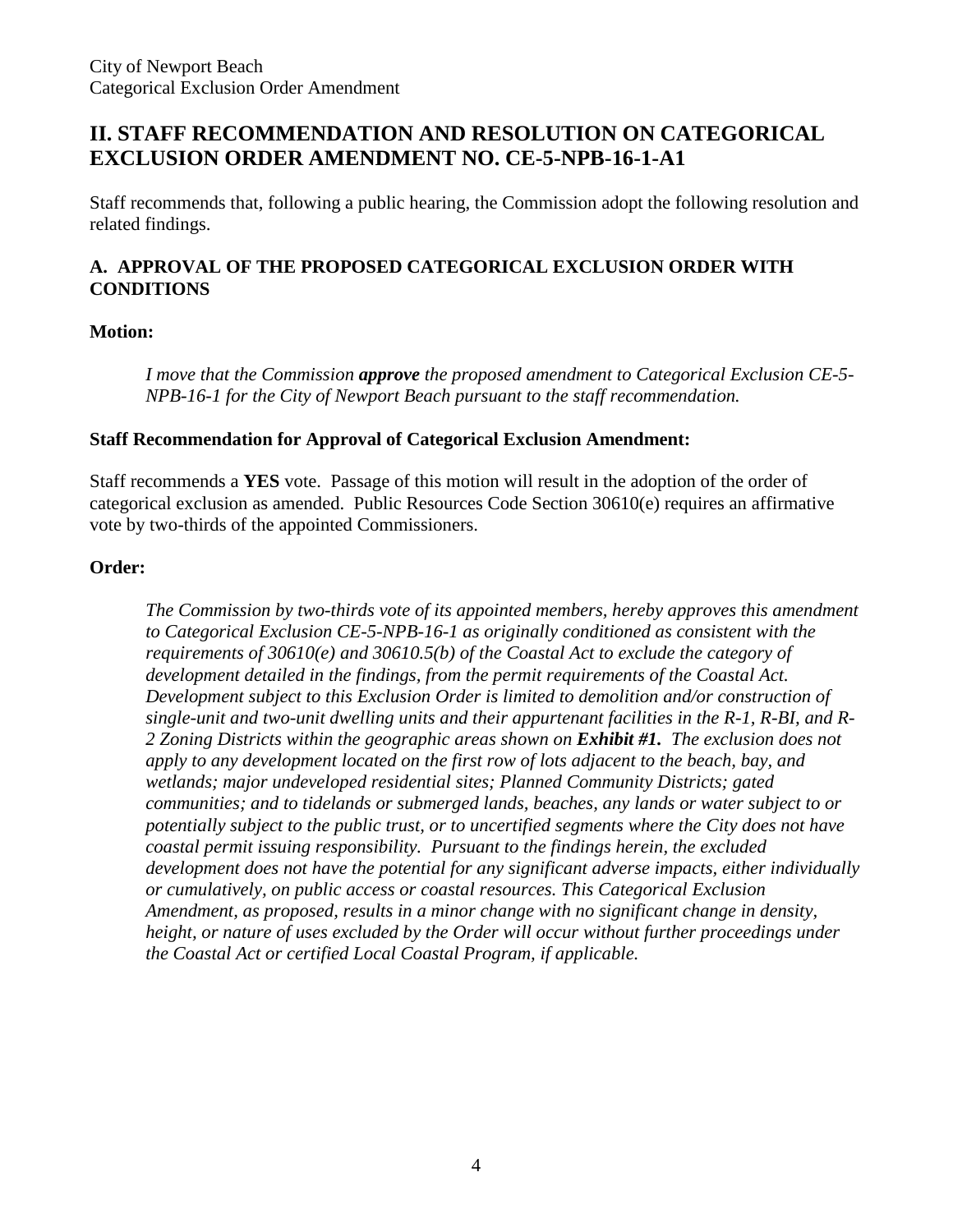# **III. PROPOSED CATEGORICAL EXCLUSION AMENDMENT**

On June 14, 2018, the Commission received a request from the City of Newport Beach to amend Cat Ex Order CE-5-NPB-16-1 to exclude single-unit and two-unit dwelling units with floor area ratios of 2.0 from CDP requirements. Currently, the certified Cat Ex Order limits floor areas to 1.5 times the buildable area before a CDP is required.

Deleted language is shown in strikethrough and added language is in *bold, underlined italic.* The Terms and Conditions of the 2016 Categorical Exclusion order are quoted as follows:

## *TERMS:*

*Development subject to this Exclusion Order is limited to demolition and/or construction of single-unit and two-unit dwelling units and their appurtenant facilities in the R-1, R-BI, and R-2 Zoning Districts within the geographic areas shown on Exhibit #1. The exclusion does not apply to any development located on the first row of lots adjacent to the beach, bay, and wetlands; major undeveloped residential sites; Planned Community Districts; gated communities; and to tidelands or submerged lands, beaches, any lands or water subject to or potentially subject to the public trust, or to uncertified segments where the City does not have coastal permit issuing responsibility. Pursuant to the findings herein, the excluded development does not have the potential for any significant adverse impacts, either individually or cumulatively, on public access or coastal resources. This Categorical Exclusion, as conditioned, will assure that no significant change in density, height, or nature of uses excluded by the Order will occur without further proceedings under the Coastal Act or certified Local Coastal Program, if applicable.* 

## *CONDITIONS:*

- *1) Lot Coverage. Structures subject to this exclusion shall be designed so that the gross structural area, including storage, parking, and stairways, does not exceed 1.5 2.0 times the buildable area on non-conforming lots (4,000 square feet or less) and in areas where a majority of the lots are non-conforming.*
- *2) Parking. A minimum of two parking spaces shall be provided for each residential unit, regardless of size. To the maximum extent practicable, parking shall be provided on the alley side of the lot and in no case shall parking be permitted in the required front setback.*
- *3) Density. Duplexes shall only be permitted on lots 2,400 square feet or greater.*
- *4) Applicable Zoning. Development pursuant to this exclusion shall conform, unless otherwise limited by this order, to the policies and regulations of the City of Newport Beach Local Coastal Program as certified by the Commission.*
- *5) Implementation. The City of Newport Beach shall, at an appropriate stage in the local approval process for development subject to this exclusion, distribute to the applicant for such local approval a form provided by the Executive Director of the Coastal Commission. After final local governmental approval, the City shall send the completed form to the Coastal Commission. The completed form shall include a certification by the City that the approved development conforms to the terms and conditions of this order. The form shall*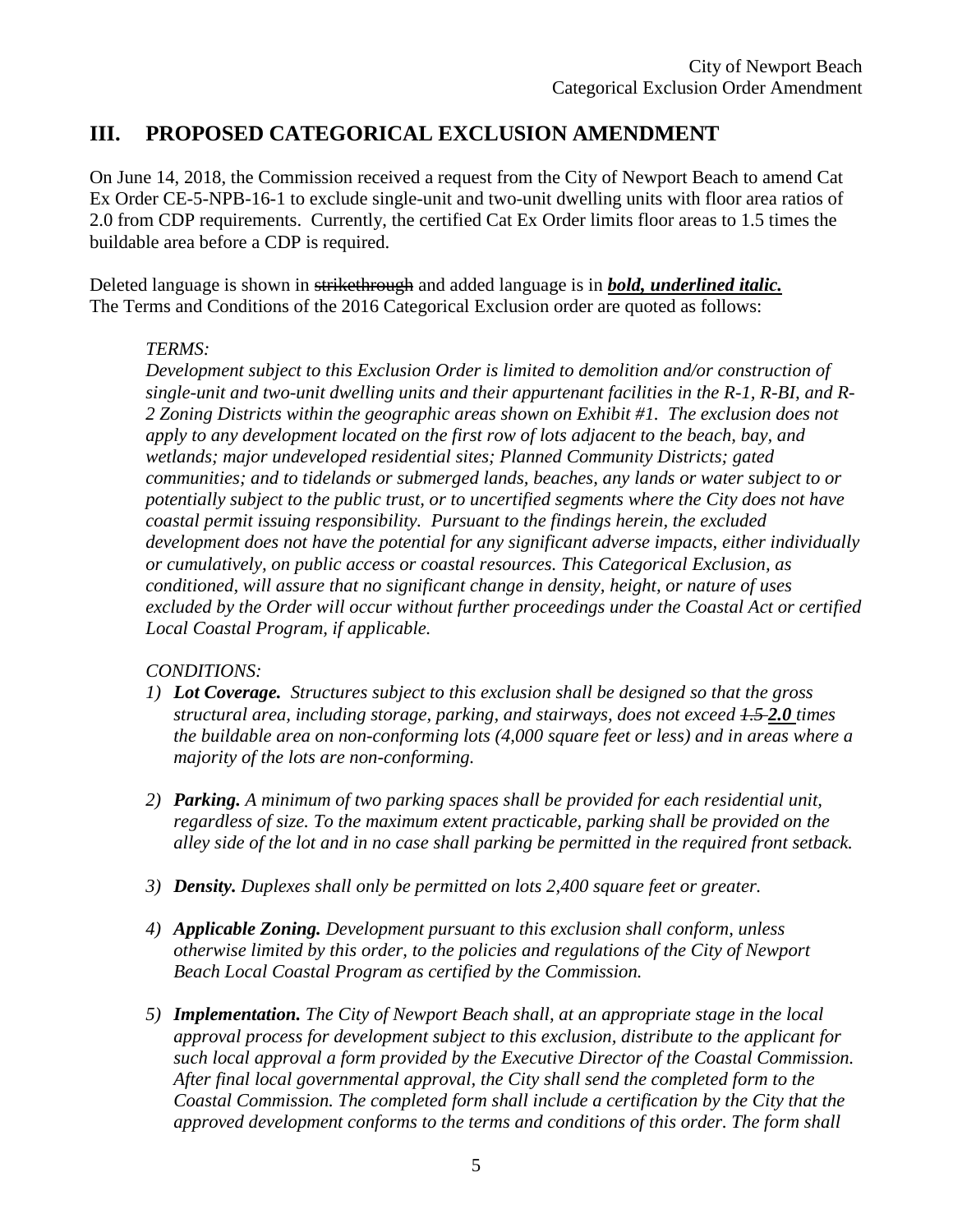*be provided to the Coastal Commission and to any person who has requested such notice within five (5) working days of issuance. Additionally, per Section 13244(c) of the California Code of Regulations, this categorical exclusion shall become effective twenty (20) working days following Coastal Commission receipt of notification unless the Executive Director objects to the exclusion. The determination of whether a development is categorically excluded for purposes of notice procedures shall be made in reference to this Categorical Exclusion Order. Where an applicant, interested person, or City has a question, or the City is challenged on the determination as to the appropriate designation for the development, the City shall notify the Commission by telephone of the dispute/question and shall request an Executive Director opinion on the City's determination per dispute resolution procedures in the Implementation Plan Section 21.50.050(B).* 

- *6) Public Trust. In the event that any competent agency or court determines that any lands excluded by this order are subject to the public trust, this exclusion shall immediately become void as to those lands and any development undertaken on those lands shall be subject to the full permit requirements of the Coastal Act of 1976.*
- *7) Effectiveness. This Categorical Exclusion Order shall not become effective until final certification of the Local Coastal Program (LCP) by the Commission.*

# **IV. FINDINGS IN SUPPORT OF APPROVAL WITH CONDITIONS**

The following findings support the Commission's approval of Categorical Exclusion Order Amendment CE-5-NPB-16-1-A1 outlined in Section III above. The Commission hereby finds and declares the following:

## **Background**

The City of Newport Beach has had a Categorical Exclusion (Cat Ex) Order in effect since 1977 when the Commission approved Cat Ex Order E-77-5. That order categorically excluded the demolition and/or construction of single-unit and two-unit dwelling units and their appurtenant facilities in the R-1, R-BI, and R-2 Zoning Districts within the Coastal Zone limited to the geographic areas of: Balboa Island, Balboa Peninsula, Cameo Highlands, Cameo Shores, Corona del Mar, Corona Highlands, Irvine Terrace, Lido Isle, Shorecliffs, Upper Newport Bay, and West Newport (as depicted on the Cat Ex Map). In its original approval of the Categorical Exclusion Order in 1977, the Commission found that, for the proposed types of development within the exclusion areas involved, development did not have the potential to negatively impact coastal resources due to the scope and location of the development.

No amendments were ever made to Cat Ex Order E-77-5 and it was in effect for almost 40 years until final Commission certification of the City's LCP in February 2017, at which time Cat Ex Order E-77-5 expired. The City requested a new Categorical Exclusion that included the same categories of development that were excluded from coastal development permit requirements within the same geographic areas as are in the 1977 Categorical Exclusion Order. The Commission supported granting continuation of the Categorical Exclusion with changes to **Special Condition 4** in order to require that development pursuant to this exclusion shall conform to the regulations set forth in the certified Local Coastal Program and to **Special Condition 5** regarding implementation of the Categorical Exclusion and (2) addition of **Special Condition 7** to ensure that this Categorical Exclusion Order did not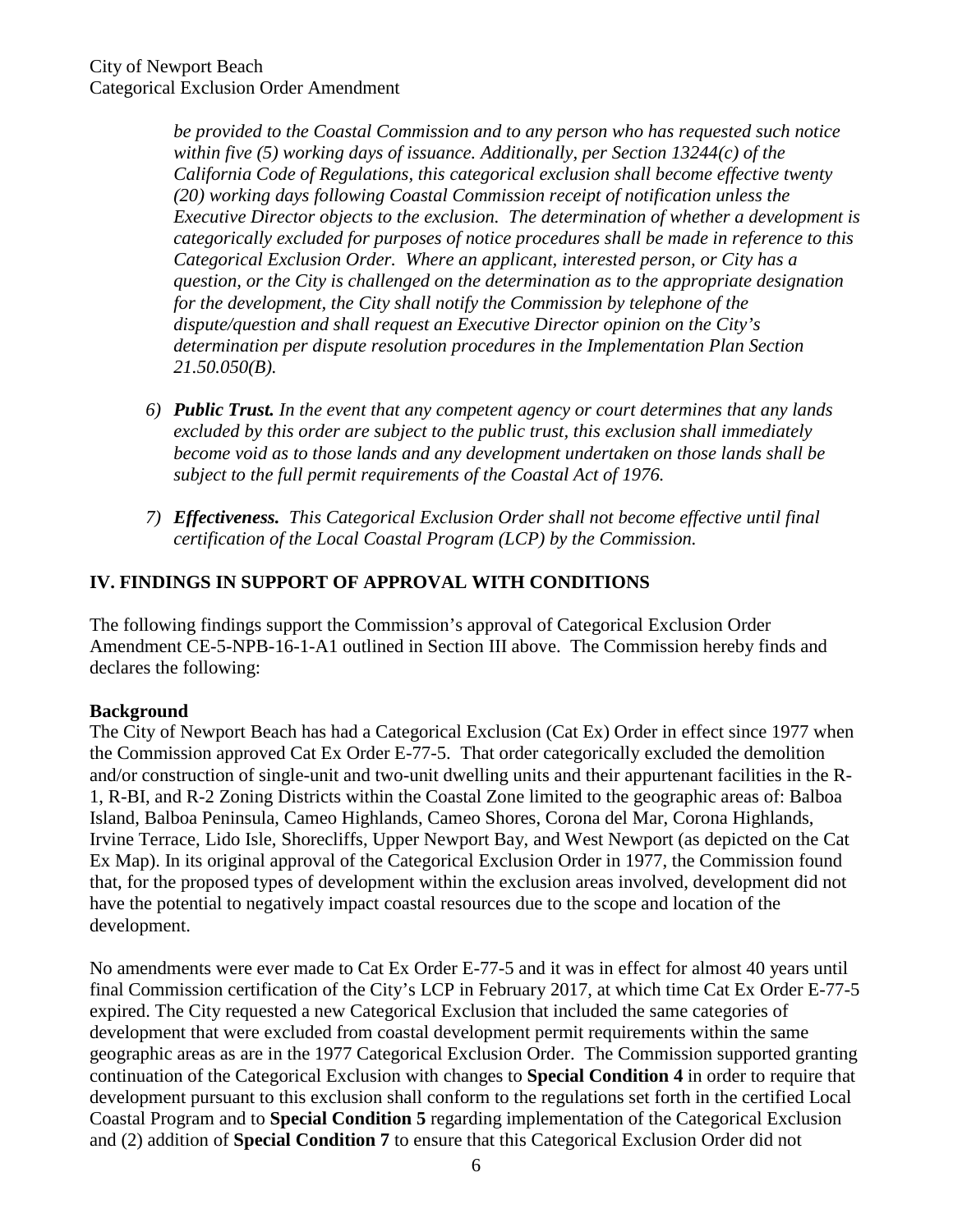become effective until final certification of the LCP and the LCP Post-Certification Map by the Commission. In October 2016 a new Cat Ex Order CE-5-NPB-16-1 was approved by the Commission, it became effective on March 2017 after concurrence with the City of Newport Beach Resolution 2017-17 accepting and agreeing to the terms and conditions of Categorical Exclusion Order CE-5-NPB-16-1 was legally adequate.

#### **Impacts to Coastal Resources**

The Commission must determine that the amendment to the certified Cat Ex Order within the defined geographic areas of Newport Beach will not have, either individually or cumulatively, a potential for any significant adverse effect on coastal resources or on public access to, or along, the coast.

Previously, the 1977 Categorical Exclusion required development pursuant to the exclusion to conform to the zoning in effect in 1977 when the order was adopted by the Commission. The 2016 renewed Categorical Exclusion Order CE-5-NPB-16-1 changed that condition (Cat Ex Order Special Condition #4) to instead require development pursuant to this Categorical Exclusion to conform to all applicable policies and criteria of the Newport Beach Local Coastal Program.

Cat Ex Order CE-5-NPB-16-1 does not apply to any development located on the first row of lots adjacent to the beach, bay, and wetlands; major undeveloped residential sites; Planned Community Districts; gated communities; and to tidelands or submerged lands, beaches, any lands or water subject to or potentially subject to the public trust, or to uncertified segments where the City does not have coastal permit issuing responsibility (See Cat Ex Map, Exhibit #1). The amended Cat Ex Order will continue to not include the first row of lots adjacent to the beach, bay, or wetlands, including oceanfacing coastal bluffs. Development along these lots will continue to require a CDP.

Since February 2017, when the City's LCP was certified and the City assumed permit authority, the City has received approximately 200 CDP applications. This number is significantly higher than originally estimated by the City. The IP portion of the LCP contains the development standards for single-unit (R-1) and two-unit (R-2) residential Coastal Zoning Districts in the recently certified LCP and sets the floor area limits at a maximum of 2.0 times the buildable area citywide within the coastal zone except in Corona del Mar. Special Condition #1 of Cat Ex Order CE-5-NPB-16-1 requires development pursuant to this exclusion to conform, unless otherwise limited by this order, to the policies and regulations of the City of Newport Beach Local Coastal Program as certified by the Commission. Amending the Cat Ex Order to change the floor area limit from 1.5 times the lot's buildable area to 2.0 times the lot's buildable area would allow development to achieve the floor areas allowed under the City's IP under the Cat Ex Order.

The vast majority of CDP applications the City has received to date are for R-1 and R-2 dwelling units which would otherwise qualify for exclusion from permit requirements if not for the Cat Ex Order 1.5 floor area limit. Furthermore, approximately 70% of R-1 coastal zone properties are located within appealable areas, thus, these CDP applications do not qualify to be processed by the City as de minimis development waivers. Prior to the 2017 LCP certification, the Commission routinely approved CDP waivers for projects that would have been excluded under the predecessor Cat Ex for R-1 and R-2 development with floor area ratios greater than 1.5 making the findings that the projects as proposed, were designed and sited appropriately and had no significant impacts to public access or coastal resources. Since LCP certification, the City has approved approximately 30 CDPs for projects on non-shoreline lots (lots not adjacent to the beach, bay or wetlands) with floor area ratios greater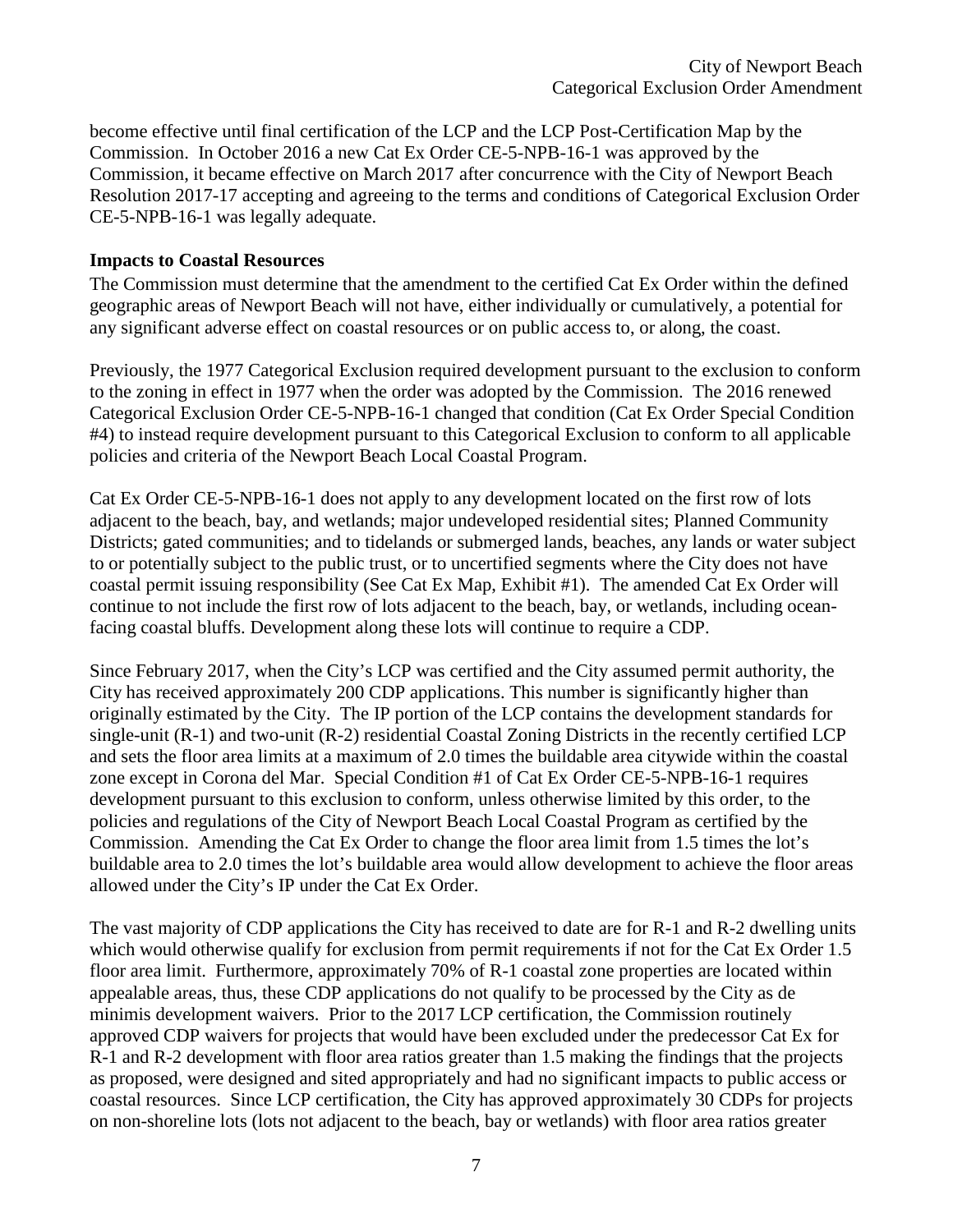#### City of Newport Beach Categorical Exclusion Order Amendment

than 1.5 and no more than 2.0. In each case, the CDP review also made the same findings that the projects as proposed, were designed and sited appropriately and had no significant impacts to public access or coastal resources.

In order to qualify for a Categorical Exclusion, development within the Categorical Exclusion Zone (per the Maps included as **Exhibit #1**) in the form of demolition and construction of single-unit and two-unit structures and their appurtenant structures would be required to meet all the requirements and development standards of the certified LCP. Implementation Plan Chapter 21.18 – Residential Coastal Zoning Districts R-A, R-1, R-BI, R-2, and RM) contains the applicable specific development standards regarding lot area, density/intensity, setbacks, height, fencing, landscaping, and parking. In addition to these development standards, the demolition and construction of new structures must be in compliance with all the development standards in Part 3 of the Implementation Plan which include Chapter 21.30 - Property Development Standards, Chapter 21.30A – Public Access and Recreation, Chapter 21.30B – Habitat Protection, Chapter 21. 34 – Conversion or Demolition of Affordable Housing, Chapter 21.38 – Nonconforming Uses and Structures, Chapter 21.40 – Off Street Parking, Chapter 21.44 – Transportation and Circulation. Only development which meets all applicable policies and criteria of the Newport Beach Local Coastal Program would be excluded. Applications for a Categorical Exclusion from CDP requirements which are not consistent with the certified LCP would remain subject to the coastal development permit requirements of the LCP.

Only the demolition and construction of single-unit and two-unit structures and their appurtenant structures is excluded under the Categorical Exclusion Order; no other type of development is proposed to be excluded from CDP requirements in this Categorical Exclusion Order amendment. Moreover, these exclusions will not apply to the Banning Ranch area of deferred certification, to the Irvine Coast segment of Newport Beach which has a certified Local Coastal Program administered by the County of Orange, or to development upon any lands and waters subject to or potentially subject to the public trust, such as tidelands or submerged lands, beaches and the first row of lots immediately adjacent to the inland extent of a beach, or the mean high tide line where there is no beach.

As proposed to be amended, the Cat Ex Order would not result in a significant change in density, height or nature of uses in the excluded area. The amended Cat Ex Order would continue to require projects to conform to all applicable policies and regulations of the certified LCP, including R-1 and R-2 Coastal Zoning District development standards for residential density and building height limits. Any additional floor area permitted under the amended Cat Ex Order will have to be contained within the development envelope which is constricted by existing height and setback requirements as established by the development regulations of the certified LCP. These development regulations constitute a standard development envelope that is the primary means of protecting coastal access and coastal resources in the infill areas covered by the Cat Ex Order.

In addition, any exclusion granted under the amended Cat Ex Order will continue to be subject to terms and conditions to assure that no significant change in density, height, or nature of uses will occur without further proceedings under this division, and an order granting an exclusion under subdivision (e) of Section 30610 may be revoked at any time by the Commission, if the conditions of the exclusion are violated.

## **Public Access**

Section 30210 of the Coastal Act states: *In carrying out the requirement of Section 4 of Article X of the California Constitution,*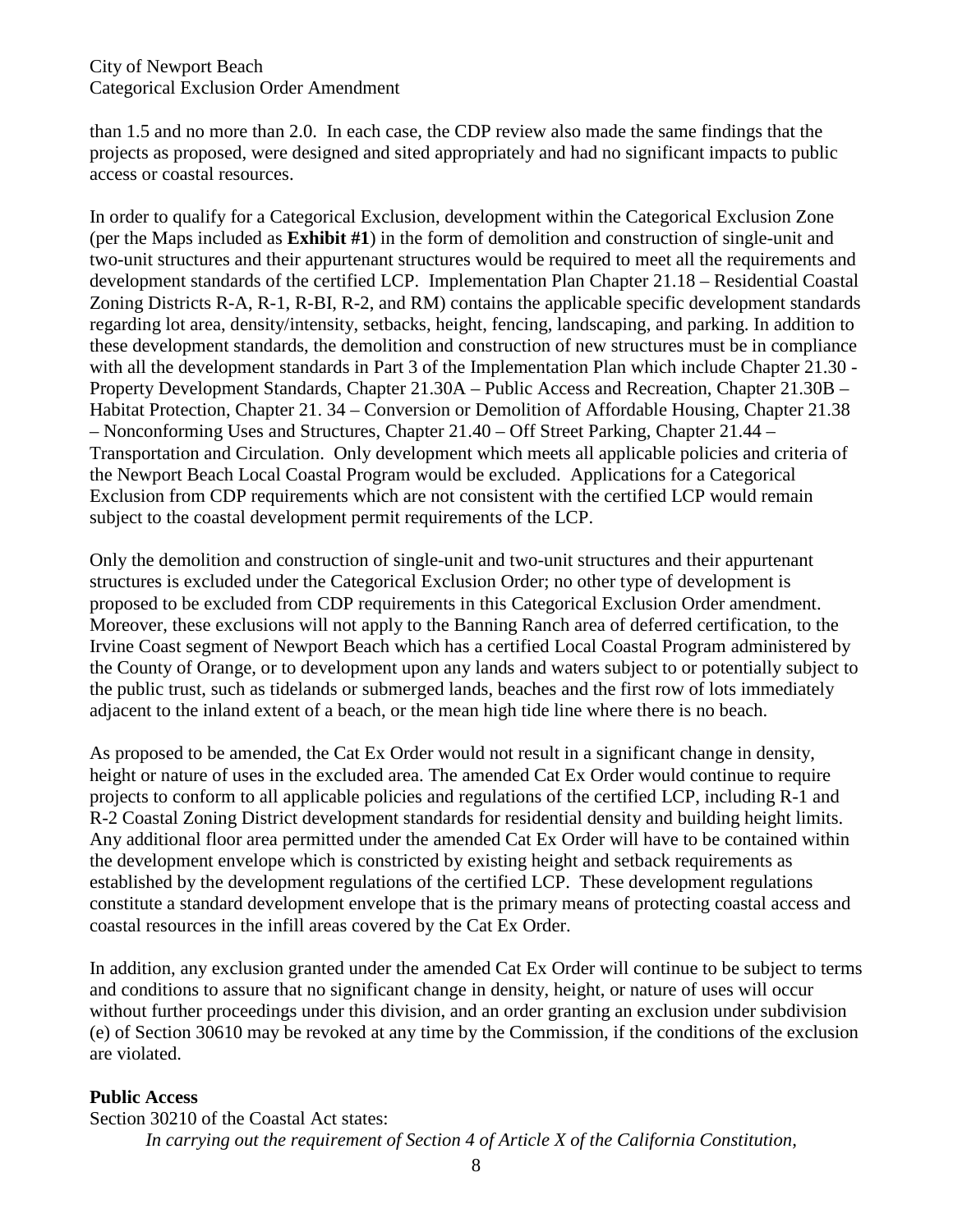*maximum access, which shall be conspicuously posted, and recreational opportunities shall be provided for all people consistent with public safety needs and the need to protect public rights, rights of private property owners, and natural resource areas from overuse.*

Section 30252 of the Coastal Act states in relevant part:

*The location and amount of new development should maintain and enhance public access to the coast by (1) facilitating the provision or extension of transit service…(4) providing adequate parking facilities or providing substitute means of serving the development with public transportation…* 

Demolition and construction of single-unit and two-unit structures in gated communities or planned communities where issues of public access to the beach may exist and are not yet resolved are not included in this Cat Ex Order and are not proposed to be included in the proposed amendment. Therefore, the amendment will not in any way foreclose the ability for these public coastal access issues to be addressed through the CDP process.

Per the 2016 certified Cat Ex Order **Special Condition #4**, an application requesting an exclusion from CDP requirements for the demolition and/or construction of single-unit and two-unit structures must conform to the all applicable policies and criteria of the Newport Beach Local Coastal Program. Implementation Plan Chapter 21.30 contains the development standards for new development in the coastal zone, including the minimum parking requirement of two parking spaces for each unit regardless of size. Furthermore, Cat Ex Order **Special Condition #2** requires a minimum of two parking spaces shall be provided for each residential unit, regardless of size and that to the maximum extent practicable, parking shall be provided on the alley side of the lot and in no case shall parking be permitted in the required front setback. Thus, as originally conditioned, the Categorical Exclusion Order presents no potential for any significant adverse effect, either individually or cumulatively on public access to, or along the coast. The proposed amendment does not change **Special Conditions #2 and #4**.

#### **Coastal Dependent Development**

Section 30255 of the Coastal Act states:

*Coastal-dependent developments shall have priority over other developments on or near the shoreline. Except as provided elsewhere in this division, coastal-dependent developments shall not be sited in a wetland. When appropriate, coastal-related developments should be accommodated within reasonable proximity to the coastal-dependent uses they support.* 

In its certification of the City's Land Use Plan, the Commission identified, through the designation of land uses, those areas where coastal-related and coastal-dependent developments would be appropriate. The Cat Ex Order does not exclude development proposed in commercial or mixed use coastal zoning districts (appropriate for visitor-serving facilities) or development along the first row of lots adjacent to the beach, bay and wetlands, and thus, will not result in any possible adverse impact to visitor-serving facilities. The proposed Cat Ex Order amendment does not change the nature of uses in the excluded area or add new areas to be excluded.

#### **Scenic and Visual Qualities**

Section 30251 of the Coastal Act states: *The scenic and visual qualities of coastal areas shall be considered and protected as a*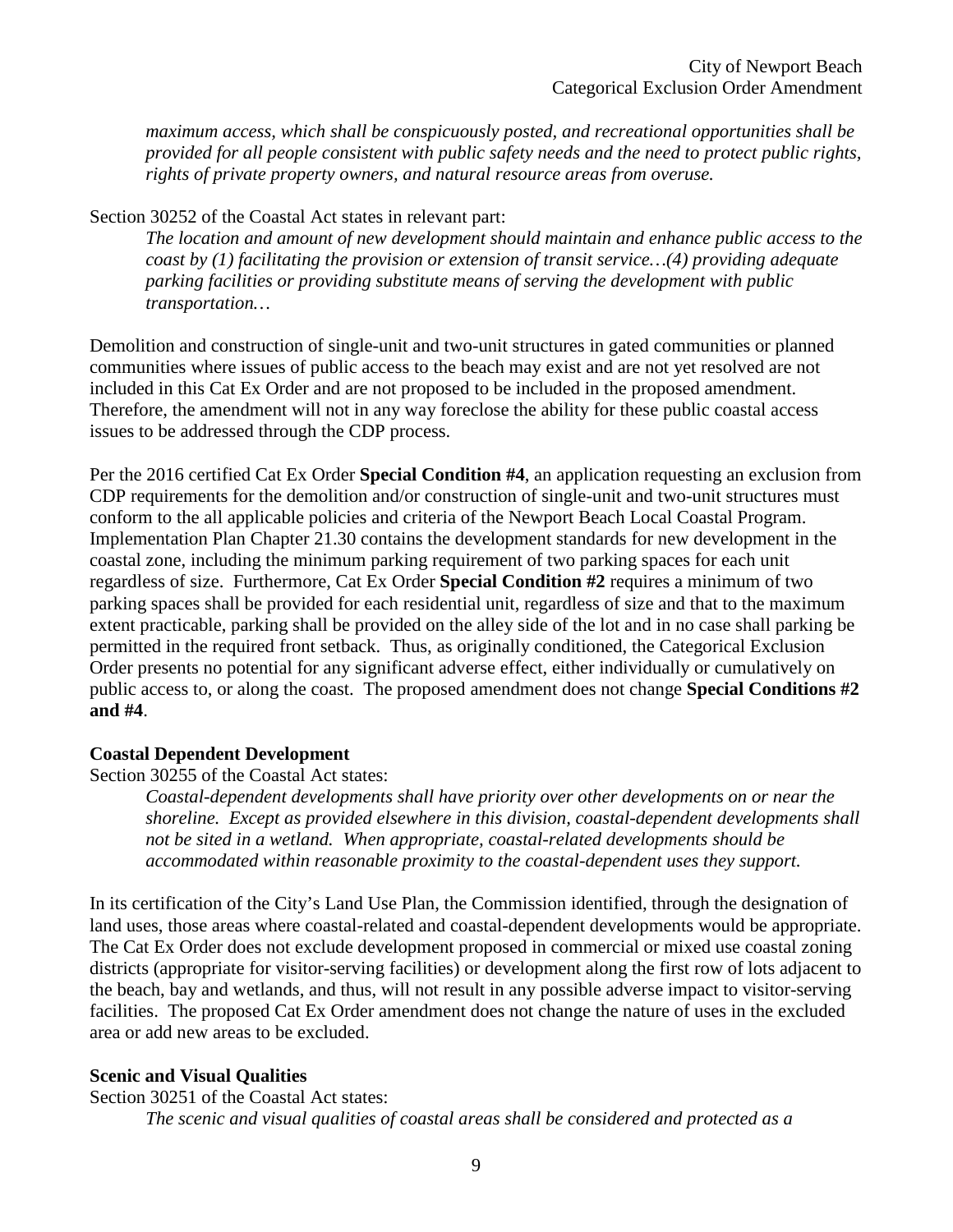*resource of public importance. Permitted development shall be sited and designed to protect views to and along the ocean and scenic coastal areas, to minimize the alteration of natural*  land forms, to be visually compatible with the character of surrounding areas, and, where *feasible, to restore and enhance visual quality in visually degraded areas. New development in highly scenic areas such as those designated in the California Coastline Preservation and Recreation Plan prepared by the Department of Parks and Recreation and by local government shall be subordinate to the character of its setting.* 

The 2016 certified Categorical Exclusion Order requires development projects consisting of the demolition and/or construction of single-unit and two-unit structures to conform to the all applicable policies and criteria of the Newport Beach Local Coastal Program. The City's certified Land Use Plan contains policies requiring the protection of the scenic and visual qualities of the City's coastal zone. Among those policies are requirements related to the maximum height of new development. Implementation Plan Chapter 21.18 contains the development standards for new development in the coastal zone, including lot coverage, density, and height limits for structures in R1 and R2 coastal zoning districts. Height restrictions for R1, R-BI and R2 structures are 24-ft. for a flat roof and 29-ft. for a sloped roof. Implementation Plan Section 21.30.060(C)(2) allows for the height of a structure to be increased by 4-ft. A structure with a flat roof may be increased up to a maximum of 28-ft. and a structure with a sloped rooftop to 33-ft. However, these increases are only allowable through a CDP if certain findings can be made. No increase in height would be allowable with a Categorical Exclusion from CDP requirements. If a proposed development in the Categorical Exclusion Zone sought a height exception, then it would need to go through the CDP process.

The only change proposed by the City under this Cat Ex Order amendment is a change to **Special Condition #1.** Currently, **Special Condition #1** limits the gross structural area (including storage, parking, and stairways) of structures subject to this exclusion to not exceed 1.5 times the buildable area on non-conforming lots (4,000 square feet or less) and in areas where a majority of the lots are nonconforming. In this amendment, the City proposes to increase the gross structural area from 1.5 times the buildable area to 2.0 times the buildable area. Any additional floor area permitted under the amended Cat Ex Order will have to be contained within the development envelope which is constricted by existing height and setback requirements as established by the development regulations of the certified LCP. Thus, the proposed change would not result in an increase to existing height limits.

## **Habitat**

Section 30240 of the Coastal Act states:

- *(a) Environmentally sensitive habitat areas shall be protected against any significant disruption of habitat values, and only uses dependent on those resources shall be allowed within those areas.*
- *(b) Development in areas adjacent to environmentally sensitive habitat areas and parks and recreation areas shall be sited and designed to prevent impacts which would significantly degrade those areas, and shall be compatible with the continuance of those habitat and recreation areas.*

The majority of the geographic area covered by this Categorical Exclusion is built out and urbanized. Residential lots either abut other residential lots or streets. However, the residential lots along Buck Gully and Morning Canyon which are included in this Categorical Exclusion go down into the canyon in to open space/habitat. The certified Land Use Plan (LUP) identifies both canyons as Environmental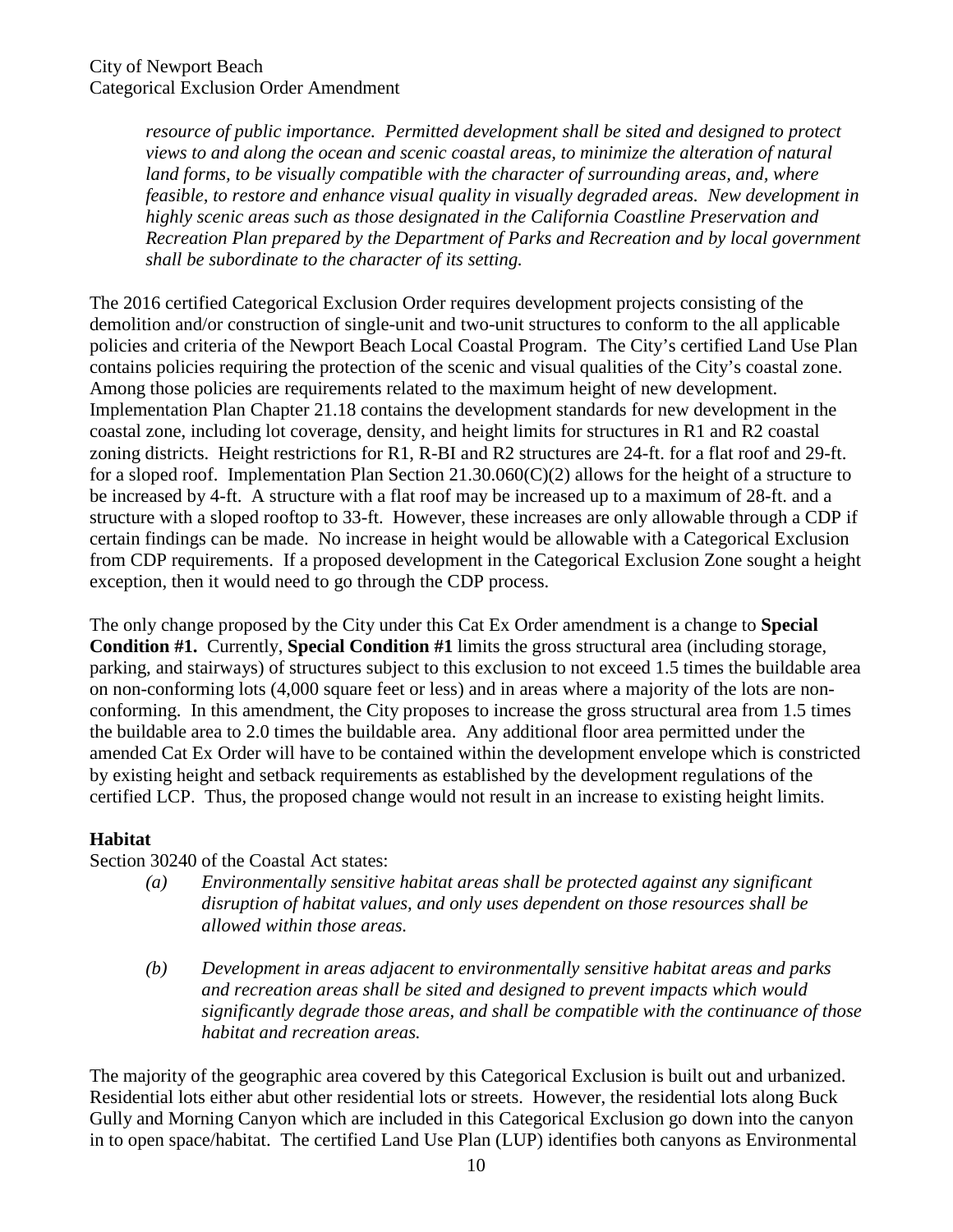Study Areas. These are relatively large, undeveloped areas that contain natural habitat that may be capable of supporting sensitive biological resources. Portions of the Environmental Study Areas are known to contain habitat that constitutes Environmentally Sensitive Habitat Area (ESHA). The natural communities/habitats found within Buck Gully and Morning Canyon are presumed to be ESHA, unless there is compelling site-specific evidence to the contrary.

Buck Gully is a 74 acre Environmental Study Area dominated mostly by Diegan coastal sage scrub and southern mixed chaparral along the canyon slopes, with southern willow scrub, annual grassland, and coastal freshwater marsh at the canyon bottom supported by a creek that flows along the canyon bottom the length of the gully. The lower portion of Buck Gully is isolated from the upper Buck Gully by Coast Hwy and is closely confined by residential development on the south and north canyon slopes. The central section of the canyon immediately northeast of Coast Hwy is also closely confined by residential development on the canyon slopes. Chaparral and coastal sage scrub in these areas is impacted by the adjacent residential development, disturbed due to vegetation clearance for fire prevention by the homeowners and invasive ornamental plant species. The upper portion of Buck Gully is a broad, open, relatively undisturbed canyon, however, much of the native vegetation near the rim of the canyon is also cleared for fire prevention. It is highly probable that some habitat areas of Buck Gully may be considered ESHA.

Morning Canyon is an 11 acre Environmental Study Area and is characterized by disturbed southern mixed chaparral along the canyon slopes and bottom. The lower southwestern section of Morning Canyon is separated from the upper section by Coast Hwy. The entire canyon is highly disturbed as many of native plant communities have been displaced by non-native, ornamental, and invasive plant species that have invaded the canyon from adjacent residential areas. There is less probability that habitat areas of Morning Canyon may be considered ESHA.

Both the policies of the LUP regarding Environmental Study Areas and the standards and regulations of the Implementation Plan (IP) provide protection of sensitive biological resources. IP Chapter 21.30B – Habitat Protection requires an initial site resource survey to identify the presence or the potential for wetlands or sensitive habitat, vegetation, and wildlife species on the site for proposed development that is located within or within 100 feet of an Environmental Study Area. Furthermore, this IP Chapter requires establishment of certain buffers from wetlands and other sensitive habitats, and requires mitigation and monitoring programs for allowable impacts to sensitive resources that cannot be avoided through the implementation of project alternatives that would avoid impacts. The certified LUP contains Policy 4.4.3-18 establishing canyon development setbacks based on the predominant line of existing development for Buck Gully and Morning Canyon; specifically, development is not permitted to extend beyond the predominant line of existing development by establishing a development stringline where a line is drawn between nearest adjacent corners of existing structures on either side of the subject property for both principal structures and accessory improvements and Policy 4.1.3-1 that, among other things, requires a strict control to encroachments into natural habitats of Environmental Study Areas to prevent impacts that would significantly degrade the habitat. Proposed residential development in Morning Canyon and Buck Gully would be required to meet these requirements of the certified LCP in order to be granted a Categorical Exclusion from CDP requirements. If the proposed development is not able to meet the LCP requirements, for example, if the required buffer from sensitive resources is not provided, then the proposed development could not be granted a Categorical Exclusion. A CDP would instead be required to ensure that development in areas adjacent to environmentally sensitive habitat areas is sited and designed to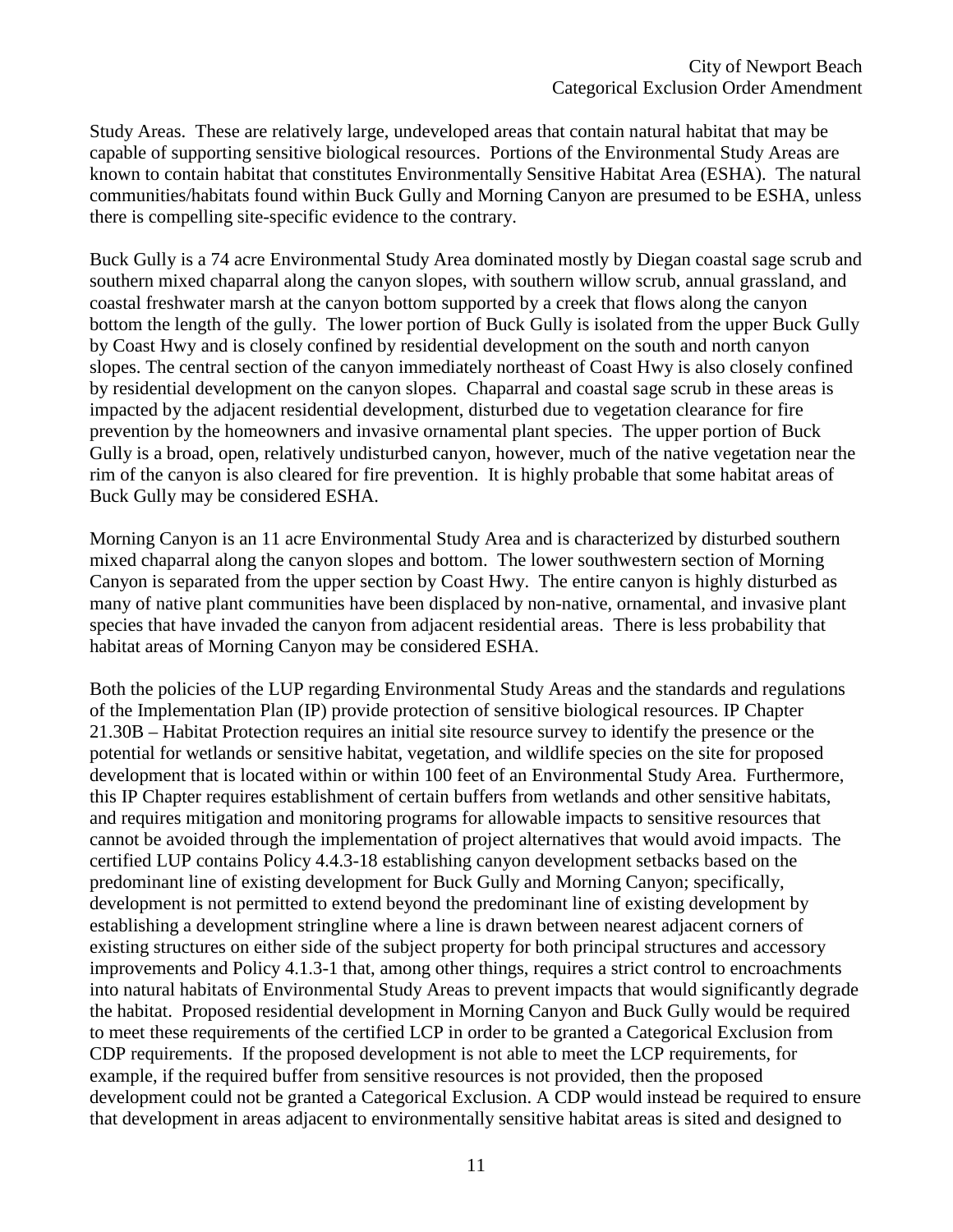City of Newport Beach Categorical Exclusion Order Amendment

prevent impacts which would significantly degrade those areas, and is compatible with the continuance of those habitat areas.

The proposed Cat Ex amendment would not result in a significant change in density, height or nature of the uses in the excluded area and therefore will not result in an impact to environmentally sensitive habitat areas.

#### **Geologic Hazards**

Section 30253 of the Coastal Act states: *New development shall do all of the following:* 

*(1) Minimize risks to life and property in areas of high geologic, flood, and fire hazard.* 

*(2) Assure stability and structural integrity, and neither create nor contribute significantly to erosion, geologic instability, or destruction of the site or surrounding area or in any way require the construction of protective devices that would substantially alter natural landforms along bluffs and cliffs.* 

The geographic area excluded from CDP requirements for the demolition and construction of residential structures include coastal canyon areas that may be considered areas of high geologic risk. These include Buck Gully, Morning Canyon and coastal bluffs not subject to marine erosion with Bayside Drive at the toe of the bluff and along Cliff Drive. Per policies in the certified LUP, principal and accessory structures (i.e., decks, patios, walkways) on residential lots along Buck Gully, Morning Canyon and coastal bluffs not subject to marine erosion are required to be setback from the canyon or bluff edge in accordance with the predominant line of existing development in the subject area. Furthermore, LUP policies require accessory structures on coastal bluffs not subject to marine erosion to be removed or relocated landward when threatened by erosion, instability or other hazards. These lots are all mostly built out and frequently re-develop. The Commission has consistently found that development on coastal canyon slopes or in areas of geologic risk such as along bluffs raises the potential for adverse impacts. The Cat Ex Order does not include the first row of lots adjacent to the beach, bay or wetlands, thus bluffs subject to marine erosion usually considered areas of high geologic risk are not included in this Cat Ex Order.

According to the Implementation Plan regulations and standards, only development that does not raise even the potential for adverse impacts may be categorically excluded from coastal development permit requirements. In the case of these coastal canyon lots, proposed development that would result in the demolition of 50% or more of exterior walls, or full demolition and/or construction of a single-unit or two-unit structure and appurtenant structures must demonstrate that individual projects will not result in adverse impacts, and such a finding must be made in a geotechnical report before the project may be considered for exclusion from CDP requirements.

The proposed Cat Ex amendment would not result in a significant change in density, height or nature of the uses in the excluded area or expand the exclusion to new areas, therefore would not result in development in geological hazardous areas.

## **Archeological/Paleontological Resources**

Section 30244 of the Coastal Act states: *Where new development would adversely impact archaeological or paleontological resources*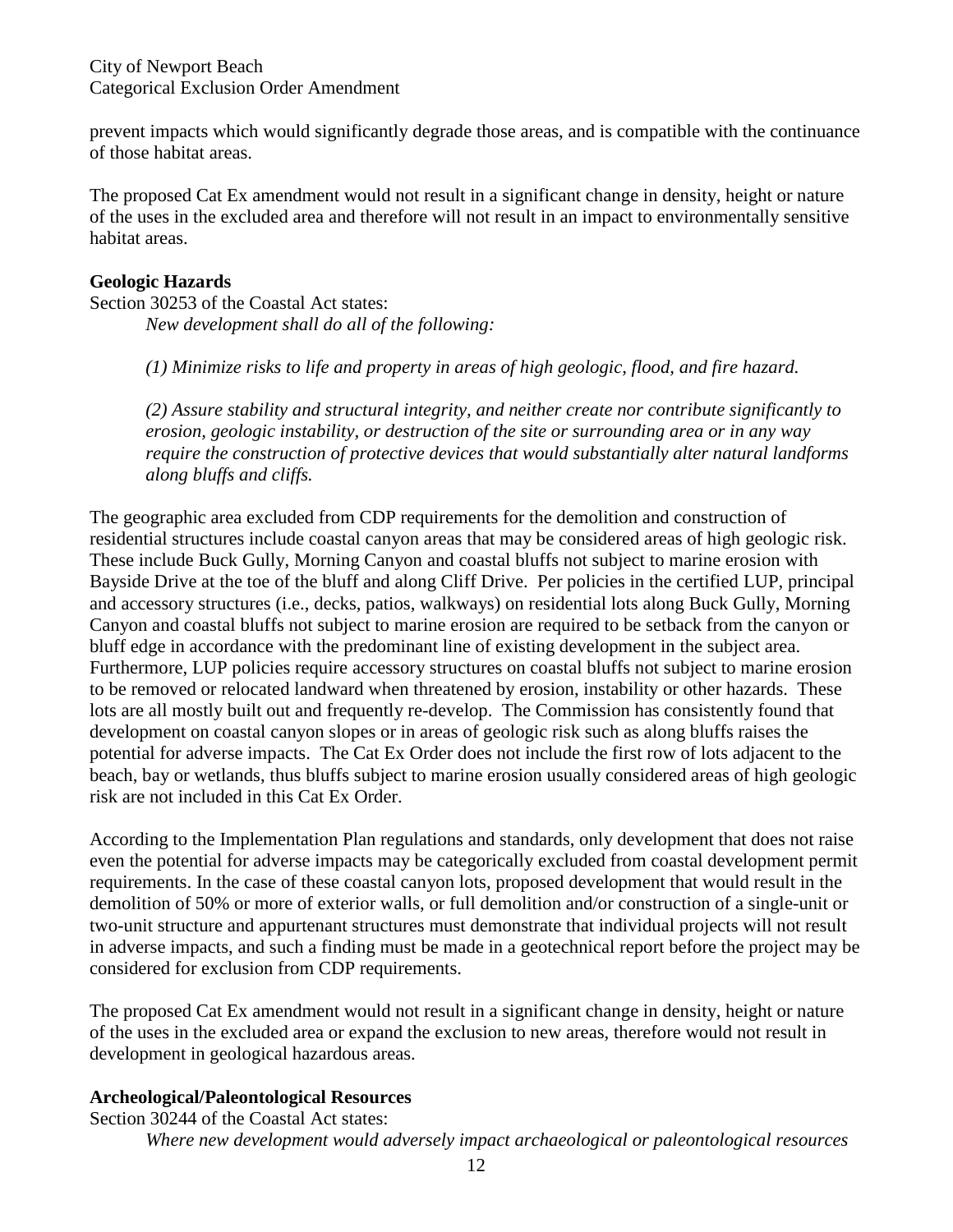*identified by the State Historic Preservation Officer, reasonable mitigation measures shall be required.* 

All lots subject to the Cat Ex Order have been previously developed. Thus, the likelihood of exposing archeological or paleontological resources in conjunction with a redevelopment project is low. Nonetheless, any development requesting a Categorical Exclusion from CDP requirements on sites known to contain or are suspected of containing archaeological/paleontological cultural resources must meet the regulations established in the Implementation Plan Chapter 21.30105 – Cultural Resource Protection. The IP's regulation provides for the determination of the nature and extent of on-site archaeological/paleontological cultural resources during the early stages of planning for the development of the site, thereby allowing for a full range of mitigation options. Therefore, if a proposed development involves grading or excavation and it is determined that the site has a high potential for the presence of archaeological/paleontological cultural resources, then a CDP would be required to ensure the protection of those cultural resources and the development would not qualify for CDP exclusion. The proposed Cat Ex amendment is very minor in scope and would not change this aspect of the certified Cat Ex Order.

#### **Protection of Marine Environment/Water Quality**

Section 30230 of the Coastal Act states, in pertinent part:

*Marine resources shall be maintained, enhanced, and where feasible, restored. Special protection shall be given to areas and species of special biological or economic significance. Uses of the marine environment shall be carried out in a manner that will sustain the biological productivity of coastal waters and that will maintain healthy populations of all species of marine organisms adequate for long-term commercial, recreational, scientific, and educational purposes.* 

## Section 30231 of the Coastal Act states:

*The biological productivity and the quality of coastal waters, streams, wetlands, estuaries, and lakes appropriate to maintain optimum populations of marine organisms and for the protection of human health shall be maintained and, where feasible, restored through, among other means, minimizing adverse effects of waste water discharges and entrainment, controlling runoff, preventing depletion of ground water supplies and substantial interference with surface water flow, encouraging waste water reclamation, maintaining natural vegetation buffer areas that protect riparian habitats, and minimizing alteration of natural streams.* 

Development consisting of demolition and construction of any structure has the potential for adverse water quality or hydrologic impacts to coastal waters. Any proposed development requesting a Categorical Exclusion from CDP requirements is required to meet the requirements of Implementation Plan Chapter 21.35 – Water Quality Control requiring both construction phase and post-development plans for water quality protection in order to qualify for a Categorical Exclusion from CDP requirements. The proposed Cat Ex amendment is very minor in scope and would not change this aspect of the certified Cat Ex Order.

#### **Conclusion**

Section 30610(e) of the Coastal Act allows the exclusion of certain categories of development from the requirement to obtain coastal development permits if the exclusion has no potential for significant adverse impacts to coastal resources or public access, and if the exclusion will not prejudice the local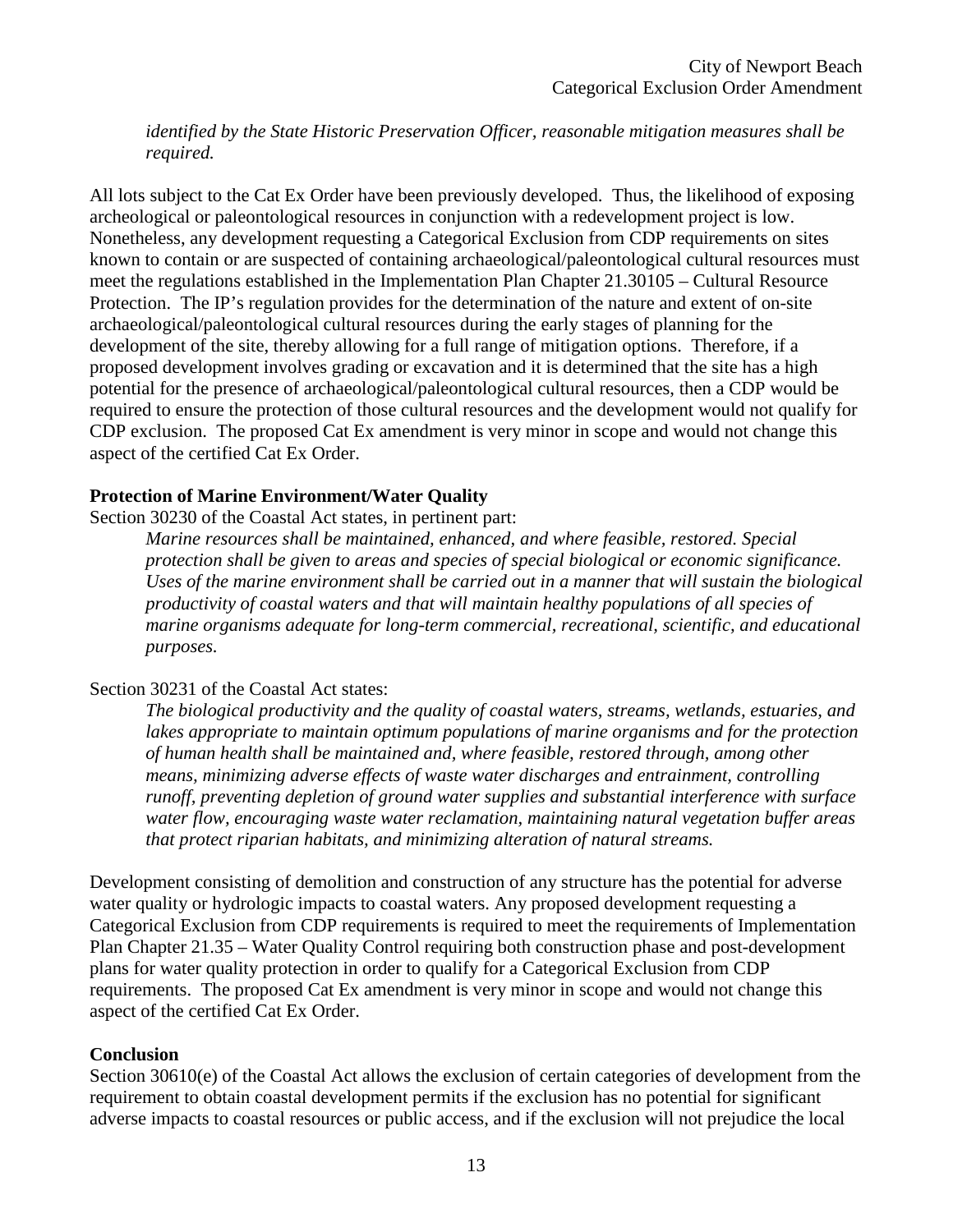City of Newport Beach Categorical Exclusion Order Amendment

government's ability to prepare a Local Coastal Program. For the reasons stated, Cat Ex Order Amendment CE-5-NPB-16-1-A1 raises no significant change to the findings of the certified Cat Ex Order and would have no potential for significant adverse impacts to coastal resources or public access.

# **III. CALIFORNIA ENVIRONMENTAL QUALITY ACT (CEQA)**

The Commission finds that the adoption of the proposed amendment to the categorical exclusion order is exempt from CEQA. Section 21080(b)(9) of CEQA exempts classes of project designated pursuant to Section 21084. The CEQA Guidelines at California Code of Regulations, Title 14, Sections 15300 to 15329 designate classes of development that do not have a significant effect on the environment and are therefore exempt from CEQA, pursuant to CEQA Section 21084 (so-called "Categorical Exemptions"). The City is proposing to amend the categorical exclusion order to allow structures with a floor-to-area ration of up to 2 so long as the structures also comply with all the other requirements of the order. The exclusion of such development in these areas from coastal development permitting requirements falls under various CEQA Categorical Exemptions:

Permitting the demolition of a single-unit or two-unit dwelling is categorically exempt from the requirements of CEQA pursuant to Section 15301 of the CEQA Guidelines (Class 1 Categorical Exemption for existing facilities) which exempts the following class of activities associated with existing facilities:

*Class 1 consists of the operation, repair, maintenance, permitting, leasing, licensing, or minor alteration of existing public or private structures, facilities, mechanical equipment, or topographical features, involving negligible or no expansion of use beyond that existing at the time of the lead agency's determination. The types of "existing facilities" itemized below are not intended to be all-inclusive of the types of projects which might fall within Class 1. The key consideration is whether the project involves negligible or no expansion of an existing use. Examples include but are not limited to:* 

*(l) Demolition and removal of individual small structures listed in this subdivision;* 

*(1) One single-family residence. In urbanized areas, up to three single-family residences may be demolished under this exemption.* 

*(2) A duplex or similar multifamily residential structure. In urbanized areas, this exemption applies to duplexes and similar structures where not more than six dwelling units will be demolished.* 

Similarly, Section 15303(a) of Title 14 of the California Code of Regulations (Class 3 Categorical Exemption for new construction of small structures) identifies the permitting of construction of a single family residence in a residential zone as a category of development that is exempt from CEQA. And also Section 15303(b) of Title 14 of the California Code of Regulations (Class 3 Categorical Exemption for new construction of small structures) covers two-unit dwellings as well. The LCP's Implementation Plan Chapter 21.18 – Residential Coastal Zoning Districts (R-1, R-BI, and R-2) contain limitations on the number of residences allowed per lot. R-1 coastal zoning districts are limited to a one-unit residential structure per lot, and R-BI and R-2 coastal zoning districts are limited to two